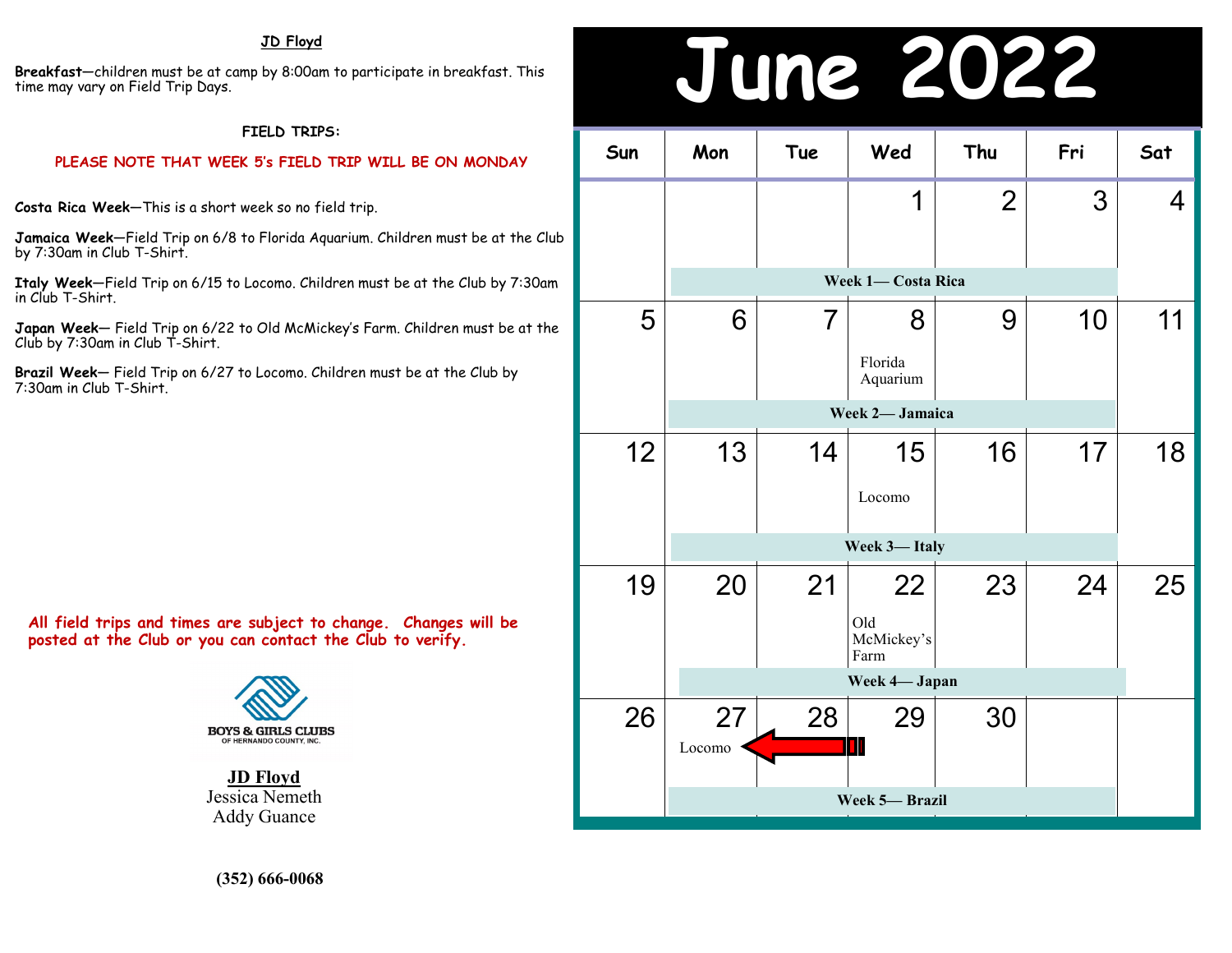## **JD Floyd**

**Breakfast**—children must be at camp by 8:00am to participate in breakfast. This time may vary on Field Trip Days.

### **FIELD TRIPS:**

**France Week**—Field Trip on 7/6 to Homosassa Springs. Children must be at the Club by 7:30am in Club T-Shirt.

**Egypt Week**—Field Trip on 7/13 to Locomo . Children must be at the Club by 7:30am in Club T-Shirt.

**Australia**—Field Trip on 7/20 to Spring Hill 8 Cinema. Children must be at the Club by 7:30am in Club T-Shirt.

**India Week**—Field Trip on 7/27 to Locomo. Children must be at the Club by 7:30am in Club T-Shirt.

**All field trips and times are subject to change. Changes will be posted at the Club or you can contact the Club to verify.**



**JD Floyd** Jessica Nemeth Addy Guance

**(352) 666-0068**

| 22<br>0)<br>$\overline{\phantom{a}}$<br>$\Box$ |                                |     |                                     |                |     |                |  |  |
|------------------------------------------------|--------------------------------|-----|-------------------------------------|----------------|-----|----------------|--|--|
| Sun                                            | Mon                            | Tue | Wed                                 | Thu            | Fri | Sat            |  |  |
|                                                |                                |     |                                     |                | 1   | $\overline{2}$ |  |  |
|                                                |                                |     | Week 5-Brazil                       |                |     |                |  |  |
| 3                                              | 4<br>5111 We're<br><b>OSec</b> | 5   | 6<br>Homosassa<br>Springs           | $\overline{7}$ | 8   | 9              |  |  |
|                                                |                                |     | Week 6-France                       |                |     |                |  |  |
| 10                                             | 11                             | 12  | 13<br>Locomo                        | 14             | 15  | 16             |  |  |
|                                                | Week 7-Egypt                   |     |                                     |                |     |                |  |  |
| 17                                             | 18                             | 19  | 20<br>Spring<br>$Hill 8-$<br>Movies | 21             | 22  | 23             |  |  |
|                                                | Week 8-Australia               |     |                                     |                |     |                |  |  |
| 24                                             | 25                             | 26  | Locomo                              | 28             | 29  | 30             |  |  |
|                                                | Week 9-India                   |     |                                     |                |     |                |  |  |
| 31                                             |                                |     |                                     |                |     |                |  |  |